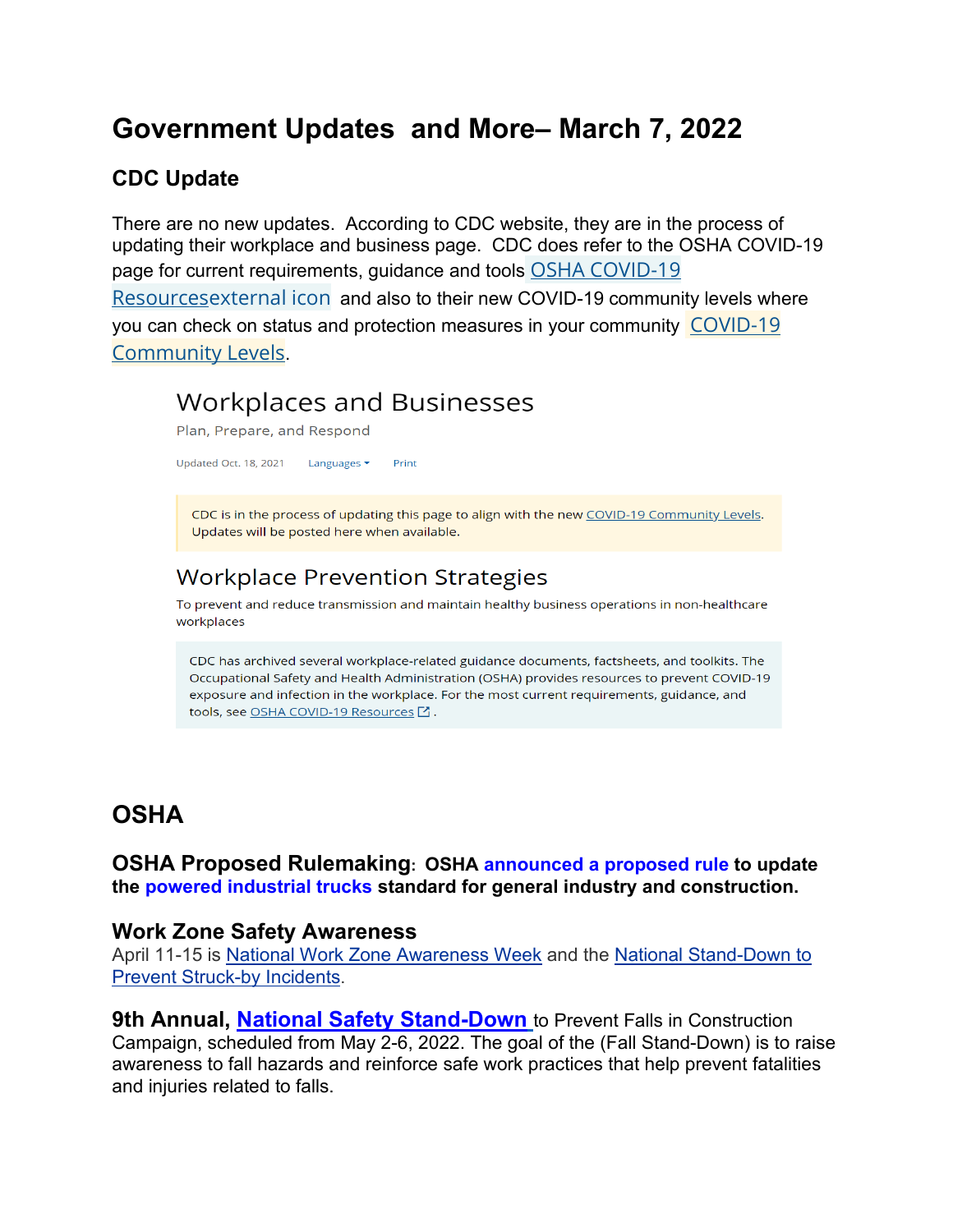# **CAL OSHA**

## **CAL OSHA's COVID-19 temporary standard remains in effect. <https://www.dir.ca.gov/dosh/coronavirus/>**

### **Update on face coverings from the California Department of Health:**

[https://www.cdph.ca.gov/Programs/CID/DCDC/Pages/COVID-19/guidance-for-face](https://www.cdph.ca.gov/Programs/CID/DCDC/Pages/COVID-19/guidance-for-face-coverings.aspx)[coverings.aspx](https://www.cdph.ca.gov/Programs/CID/DCDC/Pages/COVID-19/guidance-for-face-coverings.aspx)

February 28, 2022

TO: **All Californians** 

**SUBJECT:** Guidance for the Use of Face Masks

Related Materials: Face Coverings Q&A | Face Coverings Fact Sheet (PDF) | Face Mask Tips and Resources | Face Shields Q&A (PDF) | Safe Schools for All Hub | More Home & Community Guidance | All Guidance | More Languages

#### Updates as of February 28, 2022:

- Effective March 1, 2022, the requirement that unvaccinated individuals mask in indoor public settings will move to a strong recommendation that all persons, regardless of vaccine status, continue indoor masking.
- Universal masking shall remain required in specified high-risk settings.
- After March 11, 2022, the universal masking requirement for K-12 and Childcare settings will terminate. CDPH strongly recommends that individuals in these settings continue to mask in indoor settings when the universal masking requirement lifts.

## **Washington State – Labor & Industries**

### **Upcoming Virtual Stakeholder Meeting "Unified Standard for Fall Protection"**

In August of 2021, DOSH received notification from the Occupational Safety and Health Administration (OSHA) relating to L&I's fall protection standard. The focus of OSHA's concern is that some provisions of L&I's fall protection standard may not be at least as effective as OSHA's, a requirement of the Washington State Plan. Specific differences noted by OSHA include trigger heights for employees engaged in roofing work on a low pitched roof as well as constructing a leading edge, use of warning line systems, use of safety watch systems, and personal fall arrest requirements for those working in ski area facilities and operations.

#### **Meeting Details:**

Monday, March 21, 2022 1:00 p.m. Attendees will need to register at this link: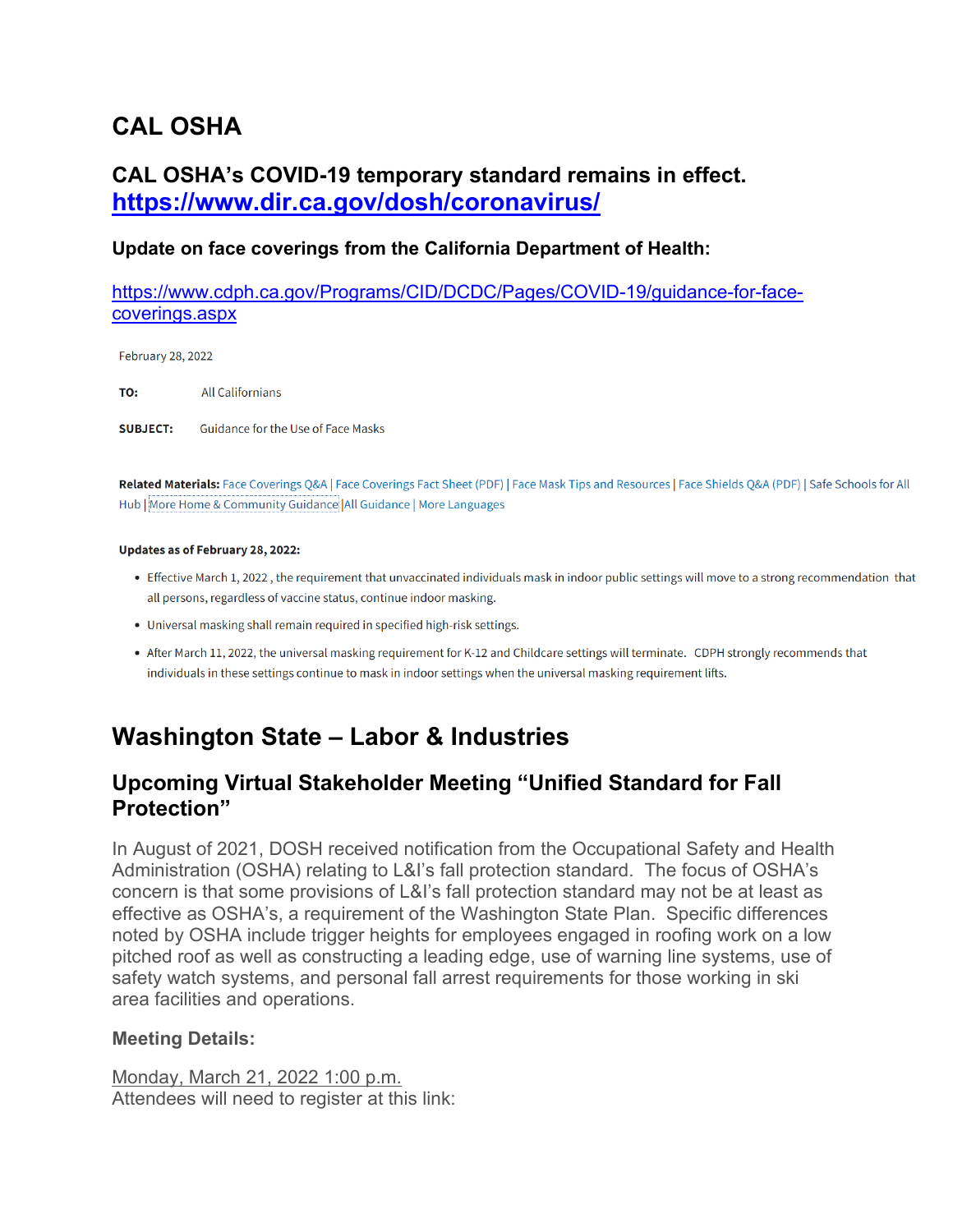Registration: [https://lni-wa-gov.zoom.us/webinar/register/WN\\_](https://lnks.gd/l/eyJhbGciOiJIUzI1NiJ9.eyJidWxsZXRpbl9saW5rX2lkIjoxMDEsInVyaSI6ImJwMjpjbGljayIsImJ1bGxldGluX2lkIjoiMjAyMjAzMDIuNTQyODE2MDEiLCJ1cmwiOiJodHRwczovL2xuaS13YS1nb3Yuem9vbS51cy93ZWJpbmFyL3JlZ2lzdGVyL1dOXy16bGRtVkEzUUs2TnhzTndTaWp0enc_dXRtX21lZGl1bT1lbWFpbCZ1dG1fc291cmNlPWdvdmRlbGl2ZXJ5In0.GWhw1DAsTNPTJj6tVRHZyUg-OeU6RImrRxEDNBRCn94/s/1522776501/br/127426505739-l) [zldmVA3QK6NxsNwSijtzw](https://lnks.gd/l/eyJhbGciOiJIUzI1NiJ9.eyJidWxsZXRpbl9saW5rX2lkIjoxMDEsInVyaSI6ImJwMjpjbGljayIsImJ1bGxldGluX2lkIjoiMjAyMjAzMDIuNTQyODE2MDEiLCJ1cmwiOiJodHRwczovL2xuaS13YS1nb3Yuem9vbS51cy93ZWJpbmFyL3JlZ2lzdGVyL1dOXy16bGRtVkEzUUs2TnhzTndTaWp0enc_dXRtX21lZGl1bT1lbWFpbCZ1dG1fc291cmNlPWdvdmRlbGl2ZXJ5In0.GWhw1DAsTNPTJj6tVRHZyUg-OeU6RImrRxEDNBRCn94/s/1522776501/br/127426505739-l) Wednesday, March 23, 2022 1:00 p.m. Attendees will need to register at this link: Registration: [https://lni-wa](https://lnks.gd/l/eyJhbGciOiJIUzI1NiJ9.eyJidWxsZXRpbl9saW5rX2lkIjoxMDIsInVyaSI6ImJwMjpjbGljayIsImJ1bGxldGluX2lkIjoiMjAyMjAzMDIuNTQyODE2MDEiLCJ1cmwiOiJodHRwczovL2xuaS13YS1nb3Yuem9vbS51cy93ZWJpbmFyL3JlZ2lzdGVyL1dOXzZyWDFvTXg1U2pHbkh4Tng2NjZfdGc_dXRtX21lZGl1bT1lbWFpbCZ1dG1fc291cmNlPWdvdmRlbGl2ZXJ5In0.b5gaDENMwj77loF9rKOY_SOgvgWYrl_SxvSMbIgoWx8/s/1522776501/br/127426505739-l)[gov.zoom.us/webinar/register/WN\\_6rX1oMx5SjGnHxNx666\\_tg](https://lnks.gd/l/eyJhbGciOiJIUzI1NiJ9.eyJidWxsZXRpbl9saW5rX2lkIjoxMDIsInVyaSI6ImJwMjpjbGljayIsImJ1bGxldGluX2lkIjoiMjAyMjAzMDIuNTQyODE2MDEiLCJ1cmwiOiJodHRwczovL2xuaS13YS1nb3Yuem9vbS51cy93ZWJpbmFyL3JlZ2lzdGVyL1dOXzZyWDFvTXg1U2pHbkh4Tng2NjZfdGc_dXRtX21lZGl1bT1lbWFpbCZ1dG1fc291cmNlPWdvdmRlbGl2ZXJ5In0.b5gaDENMwj77loF9rKOY_SOgvgWYrl_SxvSMbIgoWx8/s/1522776501/br/127426505739-l)

# **NIOSH**

### **New Safety Materials for Lawn Care Workers**

NIOSH recently published an [infographic](https://t.emailupdates.cdc.gov/r/?id=h5f4edbb0,1610a7ff,1613ca72&e=QUNTVHJhY2tpbmdJRD1VU0NEQ18xMF80LURNNzY5NjQmQUNTVHJhY2tpbmdMYWJlbD1OSU9TSCUyMGVOZXdzJTIwTUFSJTIwMjAyMg&s=LY95FJO_RoeckzbmLDD8HMAPcJpHEj6W1-hPD9QxwJI) and other [graphics](https://t.emailupdates.cdc.gov/r/?id=h5f4edbb0,1610a7ff,1613ca73&e=QUNTVHJhY2tpbmdJRD1VU0NEQ18xMF80LURNNzY5NjQmQUNTVHJhY2tpbmdMYWJlbD1OSU9TSCUyMGVOZXdzJTIwTUFSJTIwMjAyMg&s=EsE3zckbUAcL8NUAa06njMk3t7OJOwYkH2XZuVTe0Qs) to promote safe work practices in the landscaping industry. Landscaping is one of the highest risk industries in the service industry.

### **Nominations for Prevention Through Design Award Are Now Open!**

Nominations for the 2022 [Prevention through Design](https://t.emailupdates.cdc.gov/r/?id=h5f4edbb0,1610a7ff,1613c9b8&e=QUNTVHJhY2tpbmdJRD1VU0NEQ18xMF80LURNNzY5NjQmQUNTVHJhY2tpbmdMYWJlbD1OSU9TSCUyMGVOZXdzJTIwTUFSJTIwMjAyMg&s=GIoD32mHbD9SXzvbltxEm-rY38MkU-KxdWANSgOY0uk) (PtD) award are now being accepted. This award recognizes individuals, teams, businesses, or other organizations that have improved worker safety and health by designing-out hazards or contributing to the body of knowledge that enables PtD solutions. Nominations are due by May 2. For more information or to submit a nomination see the **award website**. The award is sponsored by NIOSH, the [National Safety Council,](https://t.emailupdates.cdc.gov/r/?id=h5f4edbb0,1610a7ff,1613c9ba&e=QUNTVHJhY2tpbmdJRD1VU0NEQ18xMF80LURNNzY5NjQmQUNTVHJhY2tpbmdMYWJlbD1OSU9TSCUyMGVOZXdzJTIwTUFSJTIwMjAyMg&s=TTgU9HGfhoX_bquhI5TkPIxvWG92uU7TbjUyXDbd8X8) and the American Society of Safety **[Professionals](https://t.emailupdates.cdc.gov/r/?id=h5f4edbb0,1610a7ff,1613c9bb&e=QUNTVHJhY2tpbmdJRD1VU0NEQ18xMF80LURNNzY5NjQmQUNTVHJhY2tpbmdMYWJlbD1OSU9TSCUyMGVOZXdzJTIwTUFSJTIwMjAyMg&s=ZLtixCRTthpenaSH6C_GeBIZjYFYoeVY5Q0zM4dbBsc)** 

## **EHS WEBINAR – Fall Protection in the Construction Industry**

**Date:** Wednesday, March 16, 2022 **Time:** 2:00 PM ET

**SAVE [YOUR](https://endeavor.omeclk.com/portal/wts/ugmc%7C9egy-zaehzD66jC6tA82fnejVvTcCfHR9vMzYbYPk2wO0nxfCPhSqEM1nDQ2w5q53a) SEAT**

**Duration:** 1 Hour

**Sponsored by:** 3M

Year after year, falls continue to be one of the most common workplace injuries. On construction sites specifically, employees need to work in situations where they are exposed to a potential fall. When workers are placed in these situations, there must be a way to get them down or rescue them.

**[This webinar](https://endeavor.omeclk.com/portal/wts/ugmc%7C9egy-zaehzD66jC6tA86fnejVvTcCfHR9vMzYbYPk2wO0nxfCPhSqEM1nDQ2w5q53a)** will examine:

• Aspects of an effective rescue plan